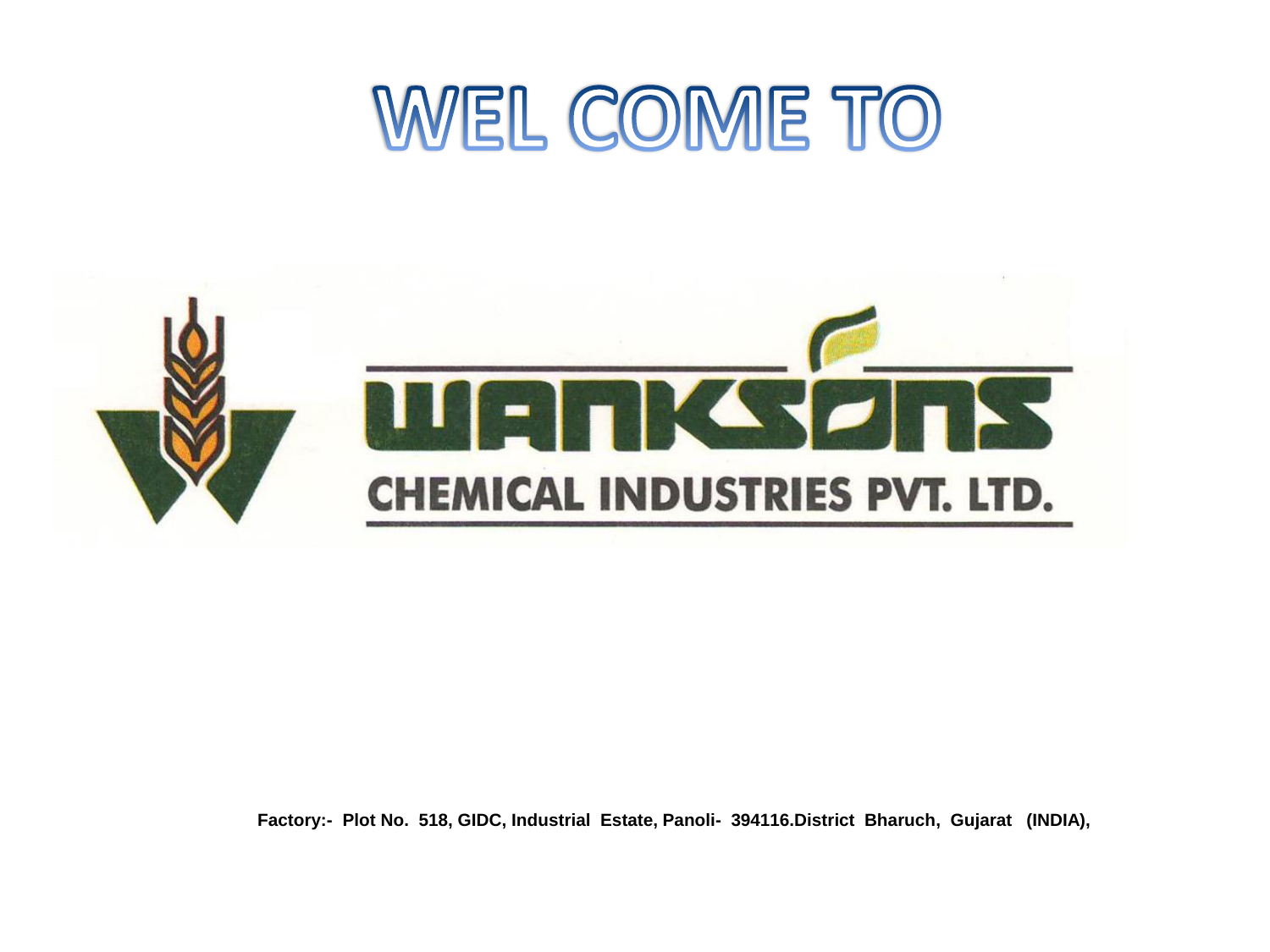## **COMPANY INFORMATION**

#### **Brief History :-**

Wanksons Chemical Industries Pvt. Ltd. is manufacturer Company of Pharma Intermediates, Agro Intermediates, Speciality Chemicals, Dyes and Dye Intermediates.

Company is Established in1992 having ISO Certificate 9001 : 2015 and WHO GMP Certificate & observing GMP standards at all levels.

Wanksons has its manufacturing facility at Panoli GIDC near Bharuch Gujarat approximately 400 KM from Mumbai. The plant buildup area is about 6330 square meter consist of 3 separate blocks for various products. The total Land area is about 10290 square meters.

Wanksons core strength are its experienced technical team, with qualified chemist and engineers and highly skilled workers for production, quality control, quality assurance and other departments.

Wanksons belies in Occupations Safety and Health and regularly getting Audited as per IS 14489.

Wanksons is working in environment friendly atmosphere and observing all the required environment norms laid down by Gujarat Pollution Control Board (GPCB). Wanksons is a member of PETL ( common effluent treatment plant ) and BEIL ( common hazardous waste )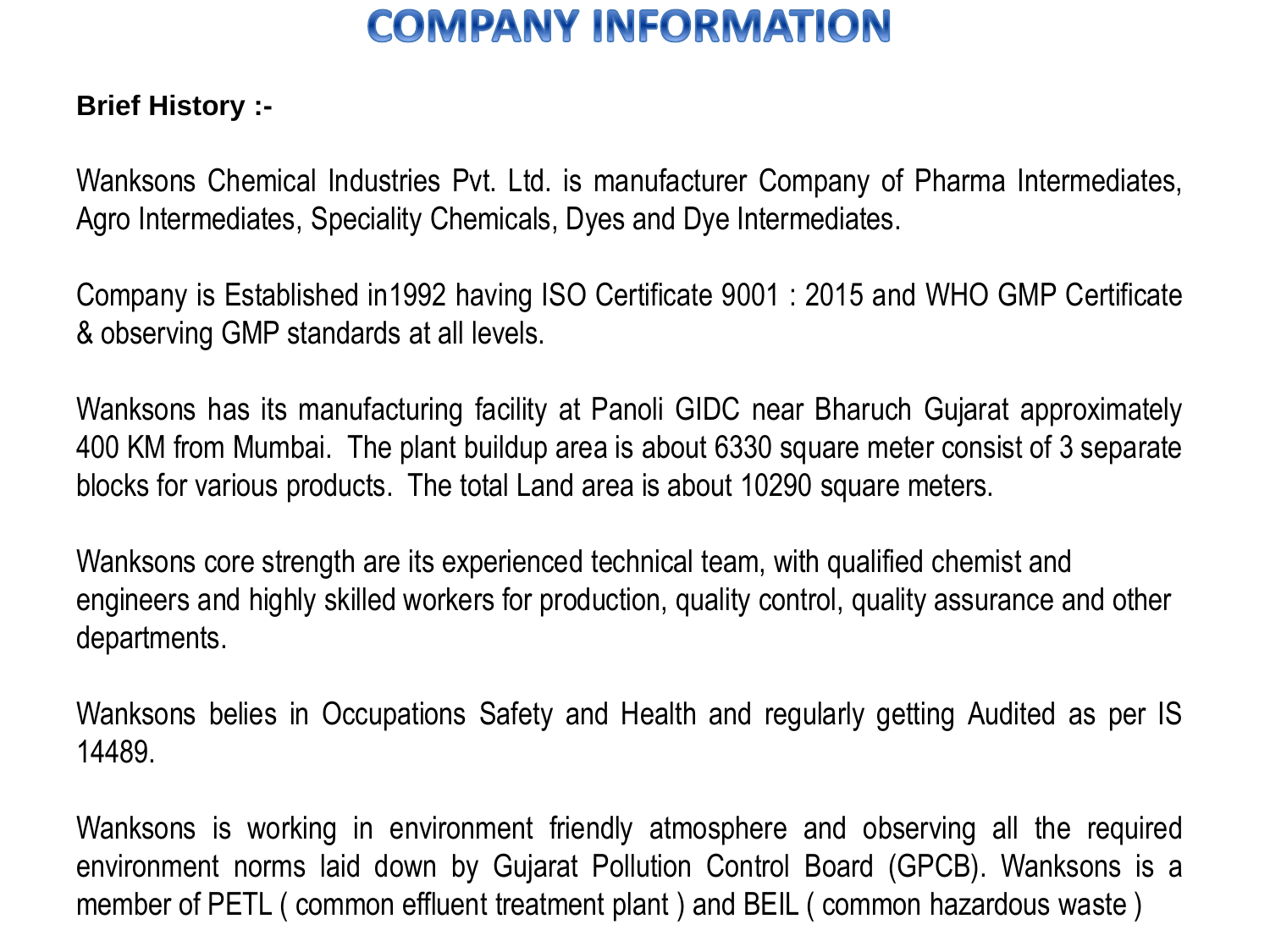## **PLANT SITE DIAGRAM**

Annexure-a-PLL  $\mathbb{R}$  $228$ E. ran wanan ni<br>Indonésia *Sandronal Mercegary*<br>WANKSONS CHEMICAL IND. **SHE** O F. **Now You** š. 一  $\begin{array}{c} \hbox{\scriptsize{max}} \\ \hbox{\scriptsize{0}} \\ \hbox{\scriptsize{0}} \end{array}$ **MAN**<br>SEMA MOTE:<br>Ligt fabapanga port kracorta hatara<br>Leter o Draine radar bir quore  $\overline{a}$  $\alpha$  $_{\rm rec}$ 图 E  $O<sub>O</sub>$  $\overline{c}$ 脚調 8040 292133  $\overline{\mathbb{D}}$ **Foot** 31  $000$  $\circledcirc$  $2818$ 10ROZ 主張<br>星<br>18 3343 illi  $\overline{a}$ 20.43 F. NY 30 國富 SCHEDULE GF ORG SHEET 雇匠抓 **ARCHITECT** MAIL dis . 鼠 下室室  $\sim$  $\omega$  $\sim$ 認識 関 **같으** avou  $801M$  $D - D - D$ NELW OFFIC  $\lambda$ For WANKSONS Authorised Signaldry.  $\approx$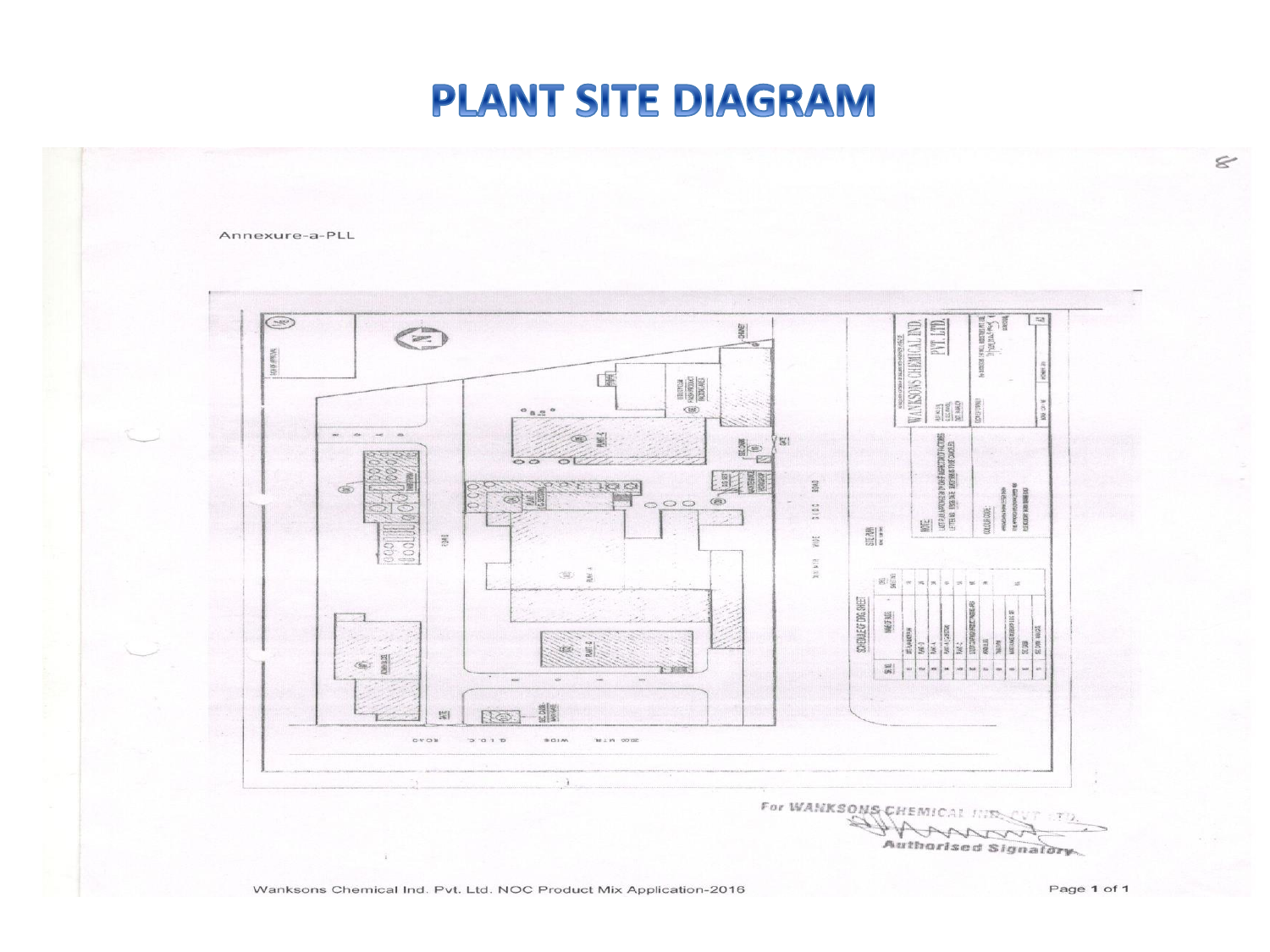## LIST OF INSTRUMENTS AVAILABLE IN QUALITY CONTROL

| Sr.No. | <b>Name of Instrument</b>                                       | <b>Make</b>                     | <b>Instrument Code</b> |
|--------|-----------------------------------------------------------------|---------------------------------|------------------------|
| 01     | Karl-fischer-u aquacal-100                                      | Esico                           | <b>QC/INS/001</b>      |
| 02     | Electronic Balance - AS 220.R2<br>(Analytical Weighing Balance) | Radwag                          | <b>QC/INS/002</b>      |
| 03     | HPLC - LC-2010cHT                                               | Shimadzu                        | <b>QC/INS/009</b>      |
| 04     | Melting Point Apparatus-VMP-5                                   | Veego matic                     | QC/INS/010             |
| 05     | Gas Chromatograph 7820 A                                        | Agilent                         | QC/INS/015             |
| 06     | pH meter - digital CL 54+                                       | Digital instruments corporation | QC/INS/017             |
| 07     | K F Apparatus                                                   | Veego                           | <b>QC/INS/018</b>      |
| 08     | Gas Chromatograph 2014 C                                        | Shimadzu                        | <b>QC/INS/028</b>      |
| 09     | Refractrometer                                                  | Rajdhani                        | <b>QC/INS/029</b>      |
| 10     | Colorometric                                                    | Saswat Lab                      | <b>QC/INS/030</b>      |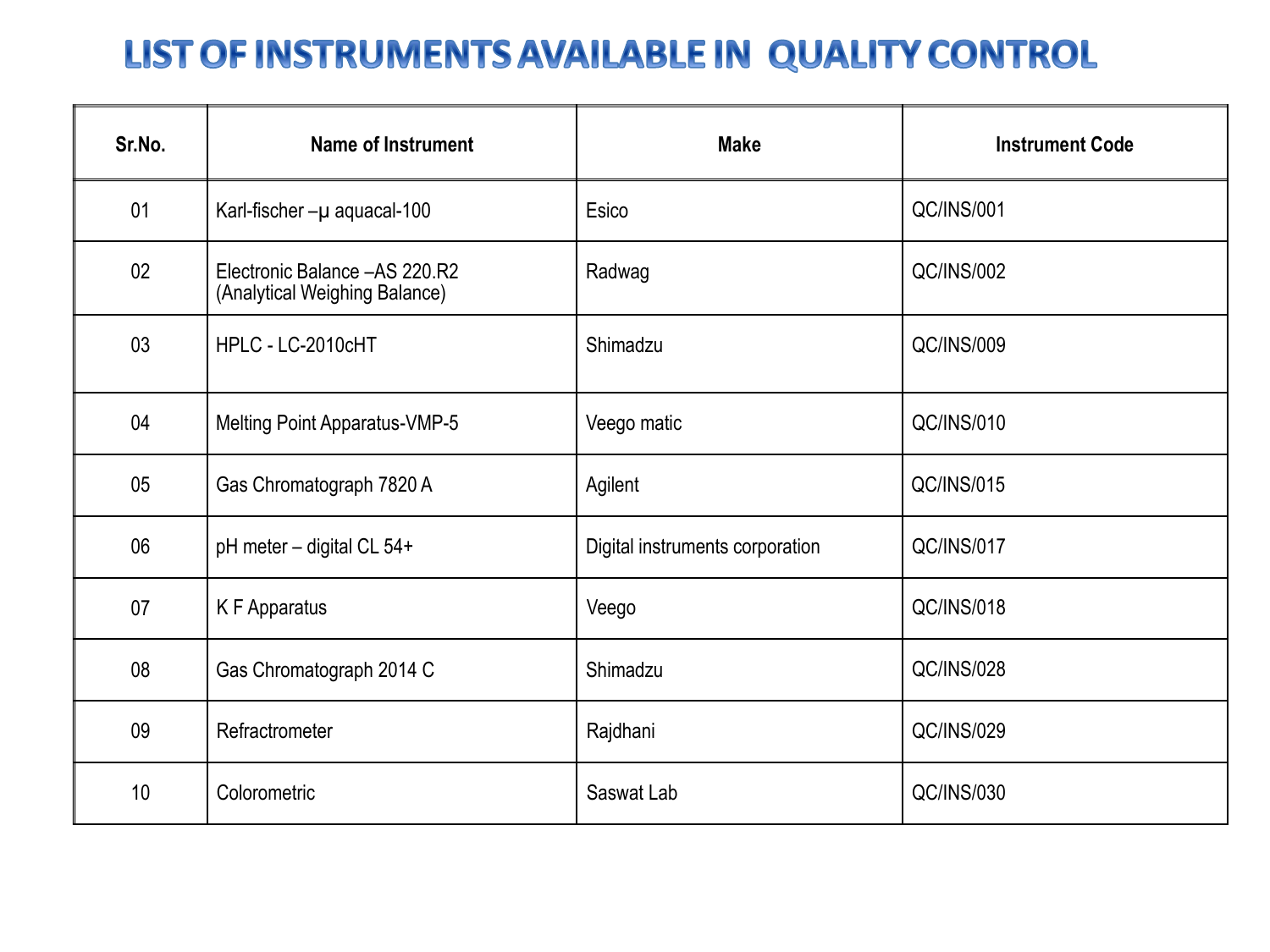#### **UTILITIES :-**

Wanksons is having 1000 KW Electrical power with backup facility. It has all the utilities like Steam, Thermopack, Cooling Water Towers, Chilled Water Plants, Brine Plants, Ejectors etc.

#### **PRODUCTION FACILITY :-**

We have reactors of Glass Line ranging from 0.5 KL to 10 KL aggregating 80 KL total capacity. We Also have stainless steel ( 316 ) reactors ranging from 0.5 KL to 6.3 KL aggregating 60 KL total capacity. We have HTHV Fractional Distillation and normal distillation facility.

#### **REACTIONS CAPABLITIES :-**

- 01 CHI ORINATION
- 02. BROMINATION
- 03. FIEDLE CRAFT
- 04. CONDENSATION
- 05. HTHV FRACTIONAL DISTILLATION
- 06. REDUCTION
- 07. AMINATION
- 08. HYDROGENATION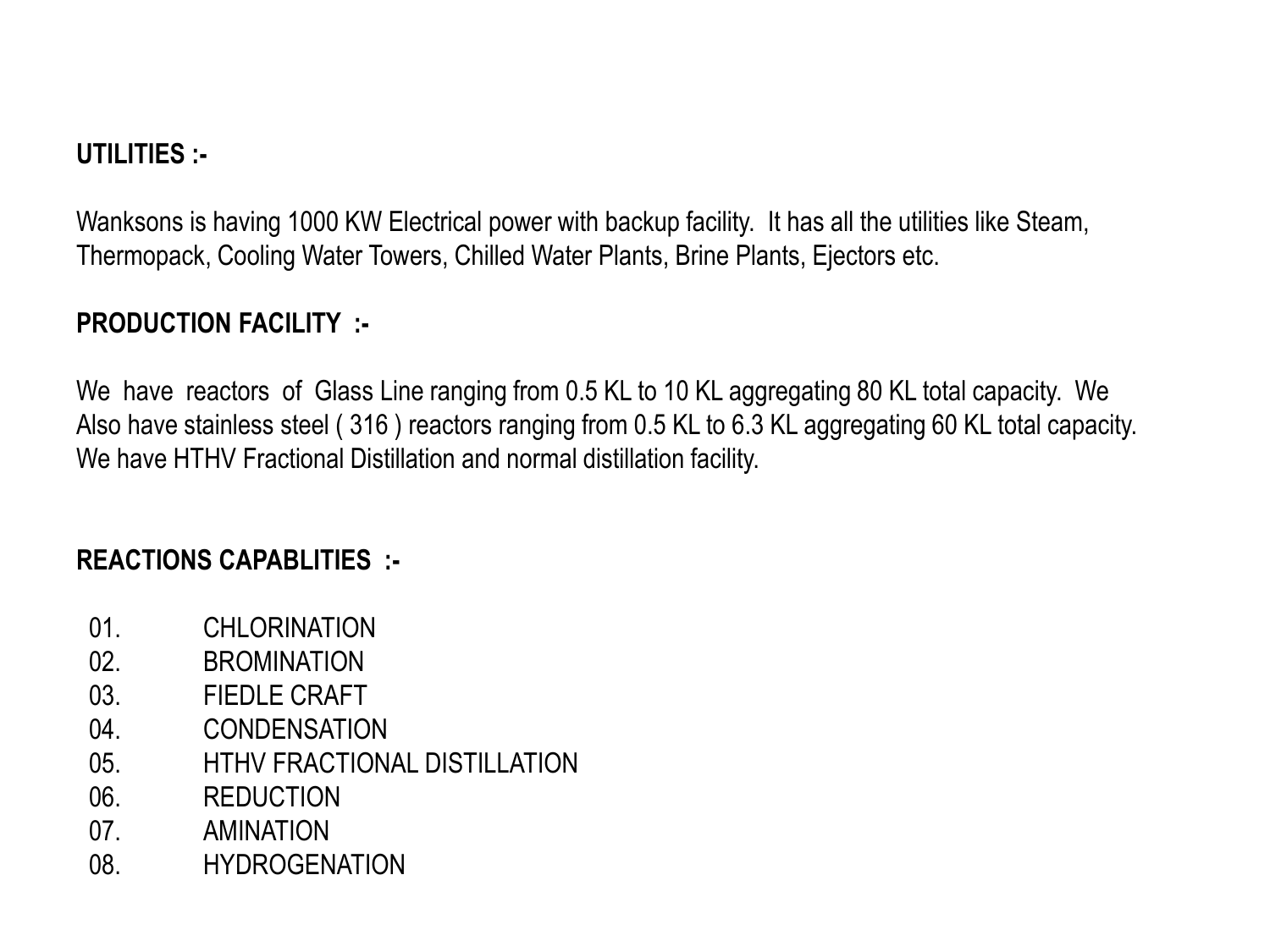## **QUALITY ASSURANCE**

AS per ICH Q7, cGMP guidelines Systems are Associated by QA in the company and are monitored and controlled on day to day basis .

SOP's are prepared and implemented, internal audit are conducted on regular basis and corrective action are being implemented.

QA is independent and report directly to Director.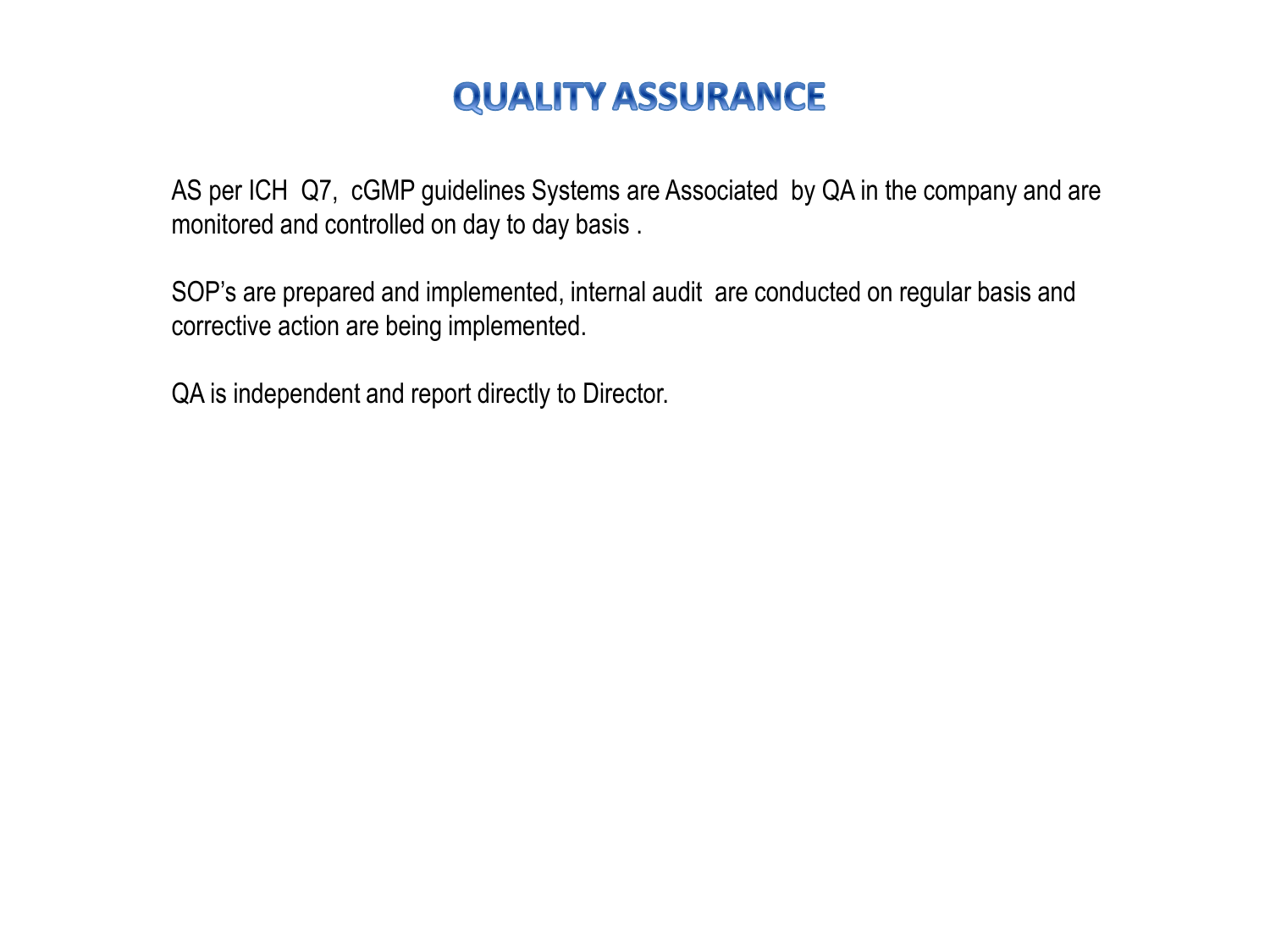#### **ORGANOGRAM OF WANKSONS CHEMICAL INDUSTRIES PRIVATE LIMITED**

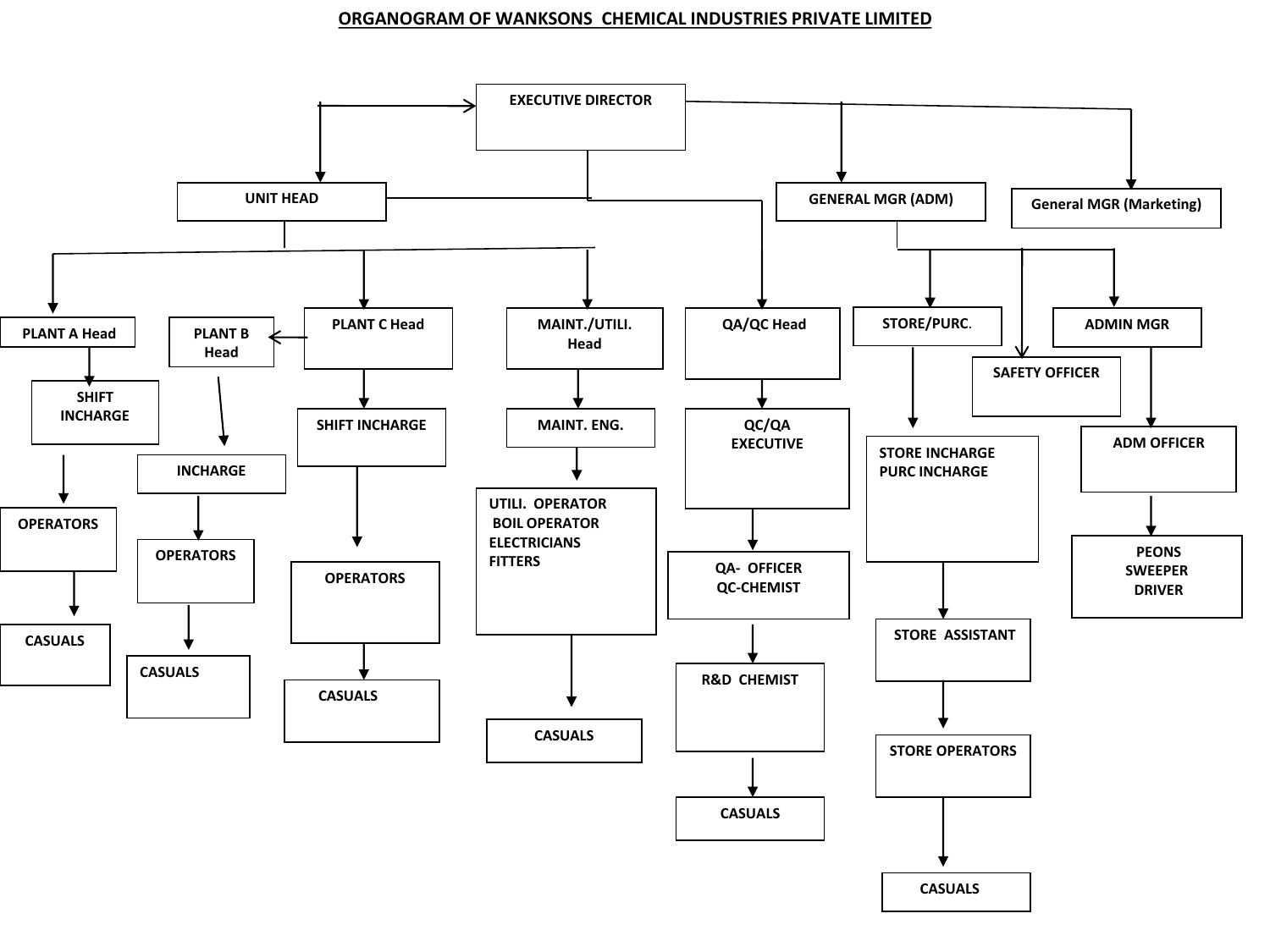### **Key Contact Persons :-**

- 1. Mr. Raj N. Wankawalla (Executive Director )
- 

2. Mr. Maruti D. Pangerkar (GM-Marketing Domestic & International Business )

#### **Head Office Contact Details** :-

9, Shreepal Complex, Suren Road,

Opp. WEH Metro Station, Andheri East, Mumbai – 400 093, India.

Telephone : 0091-22-26821133 ;

Email ID : marketing.wanksons@gmail.com ; raj@wanksons.com

Website : [www.wanksons.com](http://www.wanksons.com/)

- 3. Mr. Rakesh Shah ( Director & Amin Head )
- 4. Mr. Sanjay Ingle ( Unit Head )

#### **Factory**

Plot No. 518, GIDC Industrial Estate, Panoli, Dist. Bharuch, Gujarat – 394116.

Email ID : shahvp\_wanksons@hotmail.com

Telephone : 02646 – 7490032431